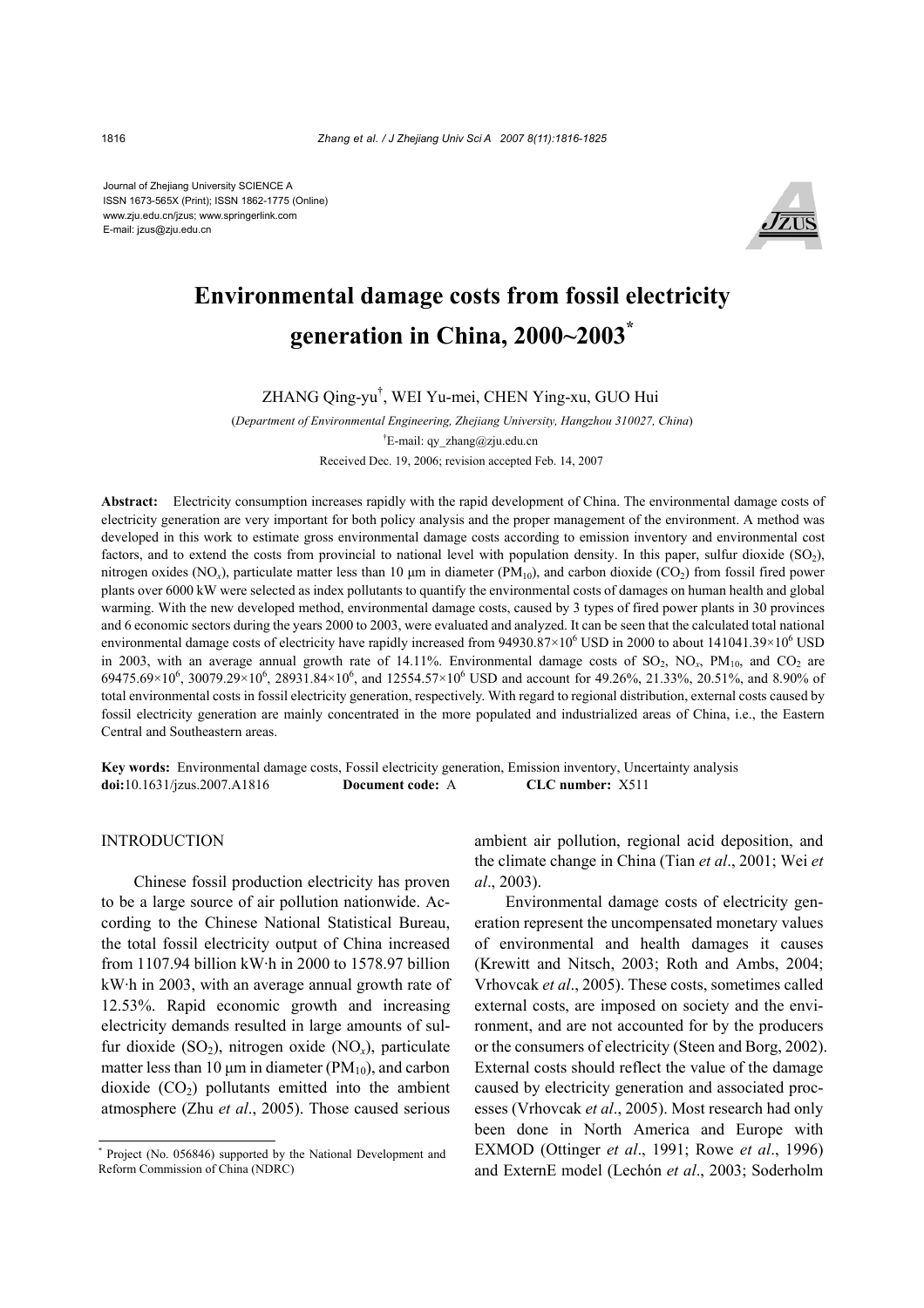and Sundqvist, 2003), but few studies have been conducted in developing countries such as China. Traditional economic assessment of energy technologies in China had tended to ignore these effects (Li *et al*., 2004). There have been several estimations of fossil electricity generation external costs in China (Lu and Zhou, 2004; Sun, 2004), but these researches are limited because of outdated data and over-simplified method, which cannot be in agreement with the rapid increasing energy consumption in China after 2000.

The significant contributors from fossil production electricity to the environmental damages are  $SO<sub>2</sub>$ , NO*x*, PM10 and CO2 (El-Kordy *et al*., 2002; López *et al*., 2005; Kuprianov and Tanetsakunvatana, 2006; Smekens and Zwaan, 2006). The most important health impacts of these airborne emissions  $(PM_{10}$ ,  $SO<sub>2</sub>$ , and  $NO<sub>x</sub>$ ) are illness and death associated with respiratory disorders (Spalding-Fecher and Matibe, 2003), while  $CO<sub>2</sub>$  plays a dominant role in global warming. Therefore, studies on environmental damage costs of fired power stations can provide information useful for specific environmental policy decision. However, policy makers generally prefer information at a higher level of aggregation. Aggregated results are more useful for assessing the significance of acid deposition, climate warming, and air pollution. To this end, the National Development and Reform Commission of China (NDRC) approved a project proposed by our research groups to evaluate the environmental costs of fossil fired power stations in China and put forward corresponding control strategies. Studies providing aggregated estimates of the gross air pollution environmental damage costs from fossil fired electricity generation at the national level in China are scarce because of the lack of necessary data.

This study developed a method, which estimates environmental damage costs with environmental costs factors and emission inventories, to extend the costs to China according to population density. Furthermore,  $SO_2$ ,  $NO_x$ ,  $PM_{10}$ , and  $CO_2$  were selected as index pollutants to evaluate external costs of fossil fired electricity stations over 6000 kW between 2000 and 2003 of China. In this paper, the regions studied cover 30 provinces, autonomous regions and municipalities in China mainland. Tibet Autonomous Region, Hong Kong Special Administrative Region (HKSAR), Macau Special Administrative Region (MSAR), and Taiwan Province are not included. China is divided into 6 regions in this paper as shown in Fig.1.



**Fig.1 Map of People's Republic of China**

## **METHODOLOGY**

#### **Environmental cost**

To evaluate the environmental damage costs of fossil electricity generation requires an understanding of the air pollutants emission, dispersion patterns, and human exposure to environmental quality risks, and the dose-response function relating to human health and environmental quality. ExternE approach, aiming at modelling the 'impact pathway' of an environmental burden from the release of pollutants through their interactions with the environment to a physical measure of impact, has estimated damages from airborne pollution in Europe for a wide variety of receptors, including human health, materials, crops, forests, fisheries and natural ecosystems (European Commission, 1995; Kim, 2007). In order to estimate the environmental costs of  $SO_2$ ,  $NO_x$ ,  $PM_{10}$ , and  $CO_2$ of China, we assumed that (1) different areas of China have the same epidemiology-based exposure-response functions and (2) people of China have the same purchasing power. Therefore, a model for calculating environmental costs of China was developed as follows: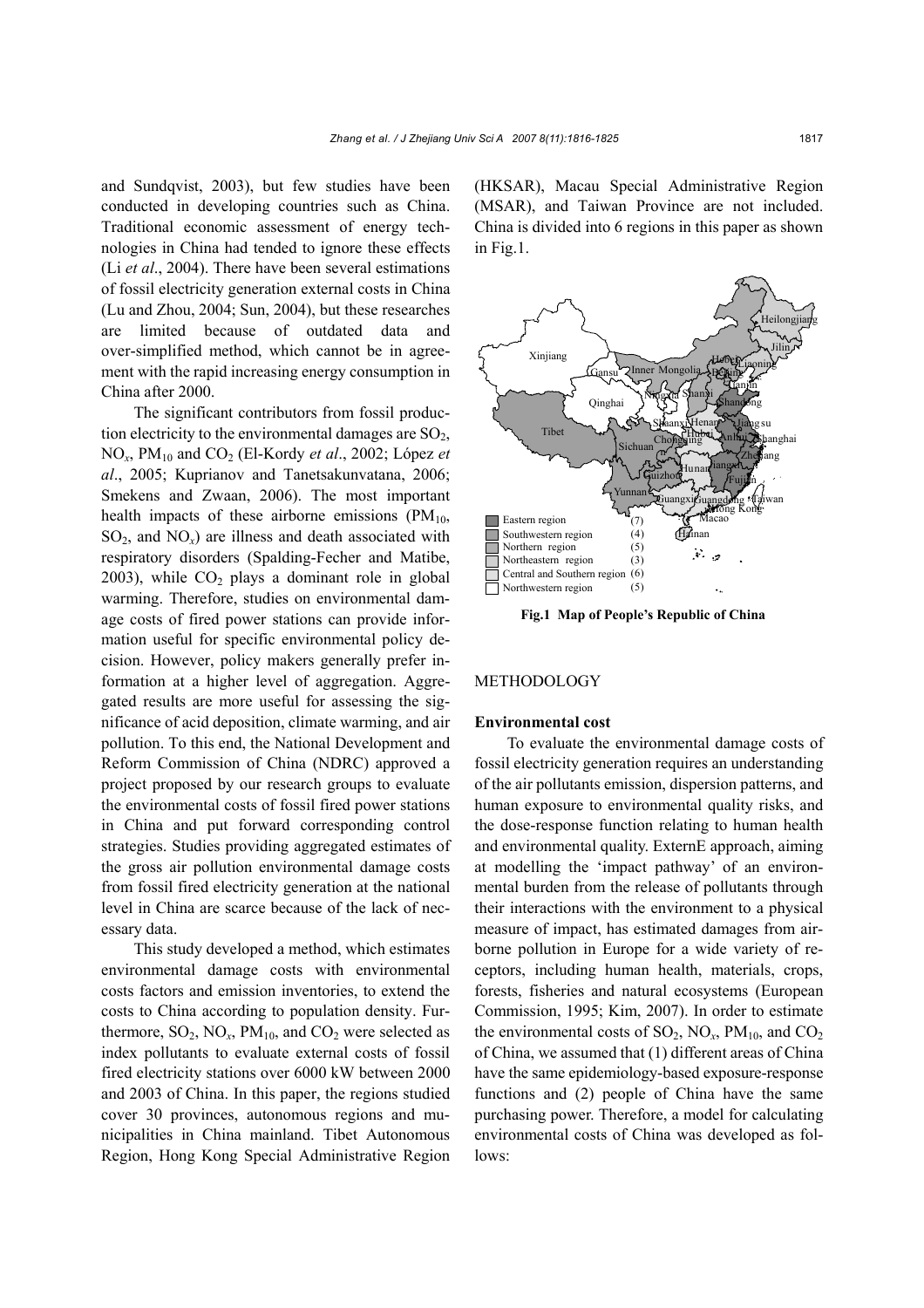$$
C_T(t) = \sum_i \sum_j C_{i,j}(t),\tag{1}
$$

$$
C_{i,j}(t) = ECF_{i,j}(t)Q_{i,j}(t),
$$
\n(2)

where *C*=environmental costs; *ECF*=environmental costs factor; *Q*=pollutant emissions; *T*=China; *t*=time; *i*=province; *j*=pollutant.

It is reported that the control costs of  $CO<sub>2</sub>$  are 19 USD/t (European Commission, 2003). So in this paper, we selected 19 USD/t as  $CO<sub>2</sub>$  environmental cost factor of China.

#### $NO<sub>x</sub>$ ,  $SO<sub>2</sub>$ , and  $PM<sub>10</sub>$  environmental cost factors

Kypreos and Krakowski (2005) applied ExternE model and willingness to pay (WTP) method to estimate the environmental costs of Shandong coal electricity generation in 2003. Their results showed that the environmental costs factors of airborne pollutants are  $SO_2$  7057 USD/t,  $NO_x$  4579 USD/t and  $PM_{10}$  5032 USD/t. In this work, the results of Kypreos's work were adopted as environmental costs factors and then extended to all over China according to population density. Therefore, provincial environmental cost factors can be calculated with Eq.(3):

$$
ECF_{i,j}(t) = \frac{ECF_{\text{Shandong},j}(2003)D_i(t)}{D_{\text{Shandong}}(2003)},
$$
 (3)

where *D*=population density.

According to Chinese statistical data, the population density of different provinces in the period of 2000 to 2003 is illustrated in Fig.2 (NBSC, 2001; 2002; 2003; 2004).



**Fig.2 Population density of different provinces in China, 2000~2003** 

From Fig.2, we can see that the provinces or cities where the population density is always more than 500 persons/ $km^2$  are Shanghai, Tianjin, Beijing, Jiangsu, Shandong, and Henan, in which are all important political, economical, and cultural centres in China. The provinces with relatively low population density are Qinghai, Xinjiang, Inner Mongolia, Gansu, Heilongjiang, and Ningxia. Most of these provinces are in Northern Region.

## **NO***x***, SO2, PM10 emission inventories**

The emission inventory of  $SO<sub>2</sub>$  from fossil power plants in China can be calculated based on the following formula (Kato and Akimoto, 1992):

$$
Q_i^{\rm S}(t) = \sum_f Q_{i,f}^{\rm F}(t),\tag{4}
$$

$$
Q_{i,f}^{\mathrm{F}}(t) = K_{i,f}^{\mathrm{S}}(t) F_{i,f}(t),
$$
 (5)

$$
K_{i,f}^{S}(t) = 2(1 - P_{i,f}^{S}(t))(1 - r_{f}^{S})S_{i,f}^{N}(t), \qquad (6)
$$

where  $Q^{\text{S}}$ =total SO<sub>2</sub> emissions;  $Q^{\text{F}}$ =SO<sub>2</sub> emissions from different fuels;  $K^S$ =emission factor of SO<sub>2</sub>; *F*=fuel consumption; *S*=sulfur content; *r* S =fraction of sulfur retained in ash;  $P^{\text{S}}$ =fraction of sulfur removed by pollution control; *t*=time; *i*=province; *f*=fuel type.

The emission inventory of NO*x* from fossil power plants in China was calculated based on the following equation (Kato and Akimoto, 1992):

$$
Q_i^N(t) = \sum_f Q_{i,f}^N(t), \qquad (7)
$$

$$
Q_{i,f}^{N}(t) = (1 - P_{i,f}^{N}(t))K_{i,f}^{N}(t)F_{i,f}(t),
$$
\n(8)

where  $Q^N=NO_x$  emission calculated as NO<sub>2</sub>;  $K^N$ =emission factor of NO<sub>x</sub> weighed as NO<sub>2</sub>;  $P<sup>N</sup>$ =fraction of NO<sub>x</sub> removed by pollution control. All other symbols are the same as those in Eqs.(4) $\sim$ (6).

There were few emission controls for  $SO<sub>2</sub>$  and NO<sub>x</sub> in China until 2004, so  $P^S$  and  $P^N$  in Eqs.(6) and (8) were set as zero.

Emission inventory of  $PM_{10}$  was calculated based on Eq.(9) (Zhang *et al.*, 2006):

$$
E_i = \sum_{k,m} A_{i,k,m} e f_{i,k,m}, \qquad (9)
$$

where *i*=province; *k*=fuel type; *m*=technology;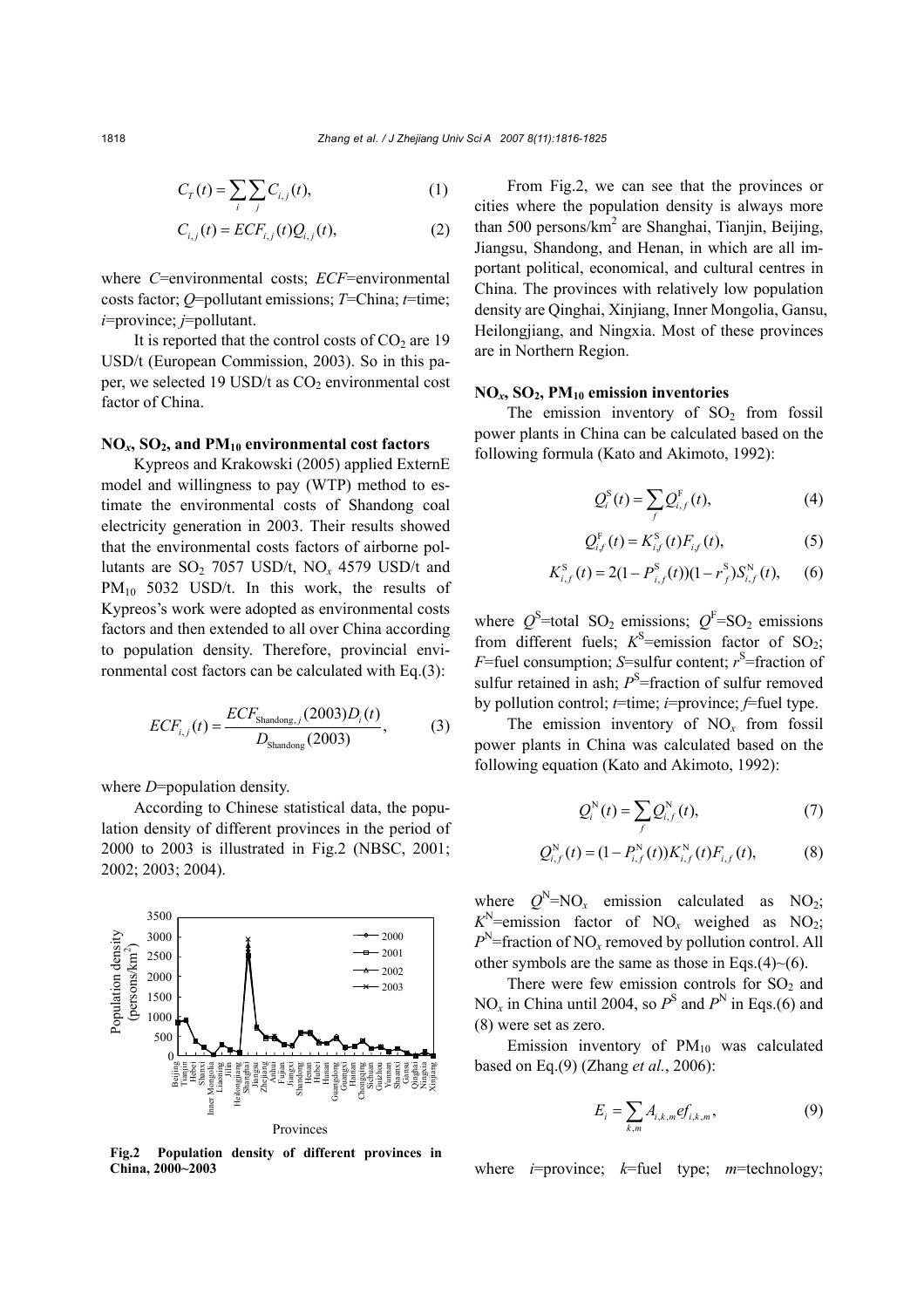$E_i$ =PM<sub>10</sub> emission in different provinces;  $A$ =quality of fuel use;  $e_f$ =emission factor of PM<sub>10</sub>.

In this paper, emission factors of  $SO_2$  and  $NO_x$  of coal, diesel oil and natural gas from fired power plants were adopted by the one based on the data of uncontrolled facilities in developed countries in the mid 1970s (Kato and Akimoto, 1992). These emission factors are consistent with the combustion facilities in China in the 1990s. Considering the average sulfur content of coal and diesel oil in China is 0.85% (Wang, 2002) and 0.1% (Wang *et al.*, 1996) respectively, emission factors of  $SO_2$  and  $NO_x$  of coal, diesel oil and natural gas from power plants are summarized in Table 1.

**Table 1 Emission factors of**  $SO_2$ **,**  $NO_x$  **and**  $PM_{10}$  **of power plants** 

| Fuel (unit)                                   | <b>Emission</b> factors |       |           |
|-----------------------------------------------|-------------------------|-------|-----------|
|                                               | SO <sub>2</sub>         | NO.   | $PM_{10}$ |
| $\text{Coal}(\text{kg}/t)$                    | 16.58                   | 995   | 4.16      |
| Diesel oil $(kg/t)$                           | 4.00                    | 27.40 | 2.08      |
| Natural gas $(\times 10^{-4} \text{ kg/m}^3)$ | 0.01                    | 40.96 | 1 22      |

Emission factors of  $PM_{10}$  of coal from power plants are calculated based on Eq.(10) (Zhang *et al.*, 2006):

$$
ef = EF_{\text{TSP}} \sum_{n} C_n (1 - \eta_n), \tag{10}
$$

$$
EF_{\rm TSP} = AC(1 - ar),\tag{11}
$$

where *EF*<sub>TSP</sub>=coefficient of TSP emission; *C*=proportion of pollution control; *n*=type of pollution control;  $\eta_n$ =fraction of PM removed by pollution control; *AC*=ash in the coal; *ar*=proportion of ash coming from the bottom ash.

Most combustion facilities of fossil electricity generation in China are pulverized coal boilers, 88% of which can achieve 97% efficiency in removing the PM (Hu, 2005). Parameters of *AC* and *ar* in Eq.(11) were set to 25% and 20% (Zhang *et al.*, 2006).

Emission factors of  $PM_{10}$  of diesel oil and natural gas from power plants are referred from (Kuang *et*   $al.$ , 2001). Emission factors of  $PM<sub>10</sub>$  of coal, diesel oil and natural gas from fossil electricity generation are listed in Table 1.

#### **CO2 emission inventory**

 $CO<sub>2</sub>$  emission inventory of power plants was

calculated based on the method adopted by the Intergovernmental Panel on Climate Change (IPCC, 1995):

$$
F = F_{\rm b} \times Q_{\rm L},\tag{12}
$$

$$
C_{t} = F \times EF_{C}, \qquad (13)
$$

$$
S = C_{t} \times S_{r}, \qquad (14)
$$

$$
E_{n} = C_{t} - S, \qquad (15)
$$

$$
E_{\rm C} = E_{\rm n} \times O_{\rm C},\tag{16}
$$

$$
E_{\text{CO}_2} = E_{\text{C}} \times (44/12),\tag{17}
$$

where  $F$ =fuel consumption;  $F<sub>b</sub>$ =basic fuel consumption;  $Q_L$ =low calorific value;  $C_t$ =carbon content; *EF*<sub>C</sub>=carbon emission factor; *S*=carbon stored;  $S_r$ =carbon stored ratio;  $E_n$ =net carbon emissions;  $E_{\rm C}$ =actual carbon emissions;  $O_{\rm C}$ =fraction of carbon oxidized;  $E_{CO_2}$  =actual CO<sub>2</sub> emissions.

Low calorific values of coal, diesel oil, and natural gas were adopted according to the China Energy Statistical Yearbook (DITSNBS, 1995). Carbon stored ratio refers to the proportion of the fuel by indirect-combustion in total fuel consumption. In this paper, fuel consumption is assumed to be direct combustion, so the carbon storage ratio is zero. Carbon emission factor and fraction of carbon oxidized of three fuels were set value based on the IPCC guidelines for national greenhouse gas inventories (IPCC, 1995). All parameters for estimating  $CO<sub>2</sub>$  emission factors are summarized in Table 2.

Table 2 Parameters in estimation of CO<sub>2</sub> emission in**ventory**

| Fuel        | $Q_L$ (kJ/kg)      | $EF_C$ (kg C/GJ) | $O_{C}$ (%) |
|-------------|--------------------|------------------|-------------|
| Coal        | 20934              | 25.8             | 91.8        |
| Diesel oil  | 42705              | 20 2             | 98.0        |
| Natural gas | 38979 ( $kJ/m^3$ ) | 15.3             | 99.0        |

#### RESULTS AND DISCUSSION

# **Energy consumption of fired power plants in China**

According to the official statistics (CEPC, 2001; 2002; 2003; 2004), China's energy consumption of fired power plants over 6000 kW has been growing rapidly during the past four years (Fig.3). Total coal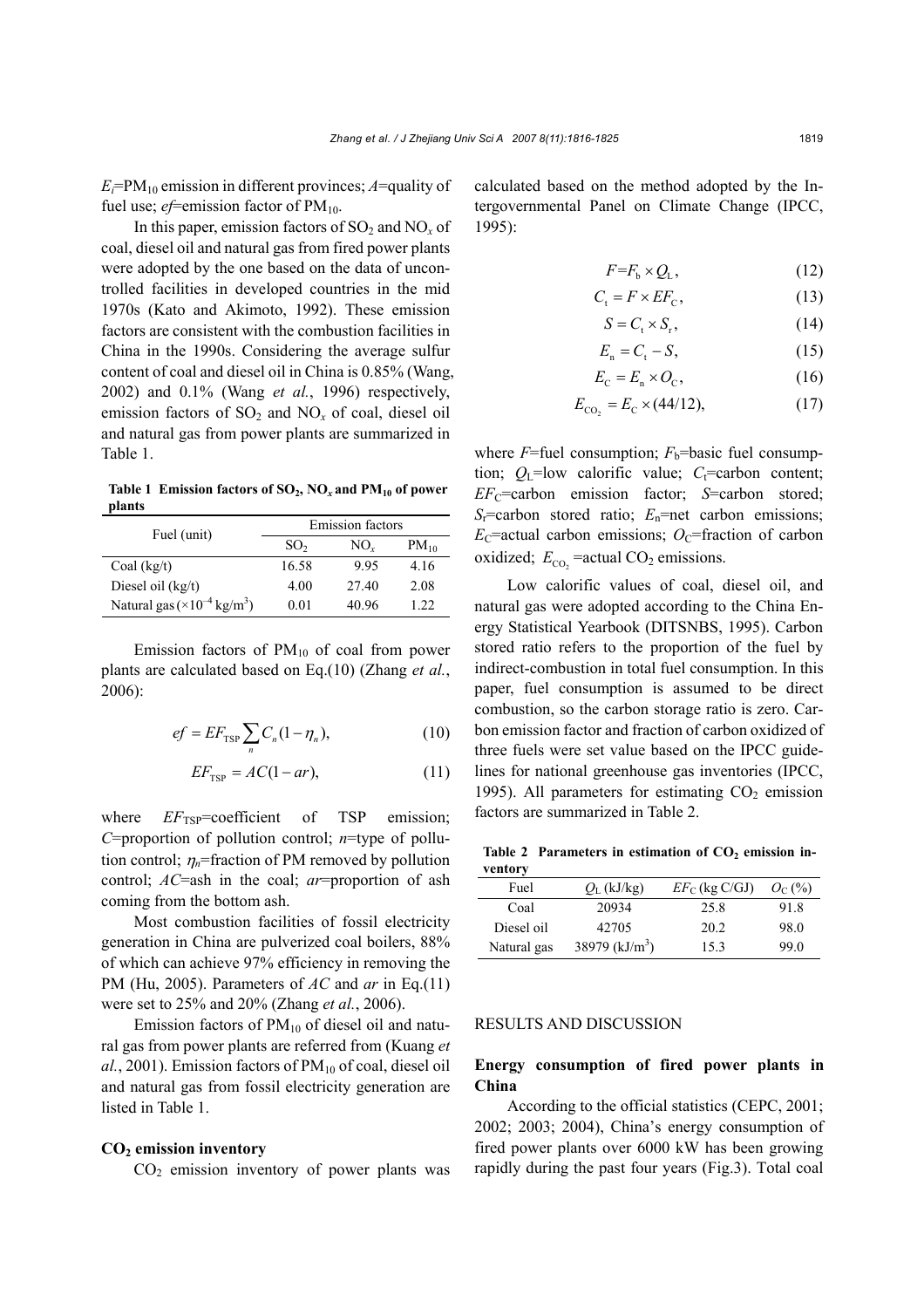consumption of fired power plants grew from 528.1×10<sup>6</sup> t in 2000 to 779.8×10<sup>6</sup> t in 2003 at annual average growth rate of 13.87%. Total diesel oil usage of power plants growing from  $10.41 \times 10^6$  t in 2000 to  $11.80\times10^{6}$  t in 2003 did not increase greatly. Meanwhile total natural gas of fired power stations increased from  $15381.63 \times 10^6$  m<sup>3</sup> in 2000 to 31657.13 $\times$  $10^6$  m<sup>3</sup> in 2003, at annual average growth rate of 27.2%. Provincial fossil fuel consumptions of electricity generation are shown in Fig.4.

It can be shown that there were notable differences among fuel consumption of provinces during the last 4 years. As can be seen from Fig.4a, fairly large coal consumption between 2000 and 2003 occurred in Shandong, Jiangsu, Hebei, Henan, Shanxi, Guangdong and Liaoning provinces, which are important economically developed provinces and prosperous coal mine areas. The sum of their coal consumption reached as high as  $382.53 \times 10^6$  t in China in 2003, accounting for about 49.06% of the national total coal consumption. Fig.4b shows that the provinces and city where diesel oil consumption exceeds 1.0 million tons are Guangdong, Zhejiang, and Shanghai, which are economically developed areas. Their total diesel oil usage is 10 million tons, accounting for 83.73% of the national gross diesel oil usage. As compared with 2001 and 2002, diesel oil consumption of many provinces decreased in 2003. The decrease can be explained by the worldwide increase of diesel oil price. Fig.4c shows that the provinces and cities where the consumption of natural gas exceeded  $1000\times10^{6}$  m<sup>3</sup> in 2003 are Shanghai, Beijing, Yunnan, Hebei, Inner Mongolia, Liaoning, and Xinjiang, accounting for 85.34% of national total natural gas consumption.

## **National gross airborne environmental costs from fired power stations**

Based on provincial energy consumption (CEPC, 2001; 2002; 2003; 2004), provincial population density, and  $SO_2$ ,  $NO_x$ ,  $PM_{10}$  and  $CO_2$  emission factors of fossil power plants, the national gross  $SO_2$ ,  $NO<sub>x</sub>$ ,  $PM_{10}$  and  $CO_2$  environmental costs of fossil electricity generation during the period from 2000 to 2003 were estimated as shown in Fig.5.

As shown in Fig.5, with the rapid growth of three types of fuel consumption, total airborne environmental costs from fossil electricity generation in-



**Fig.3 Coal, oil and gas consumption of fossil electricity generation in China, 2000~2003**



**Fig.4 Provincial (a) coal, (b) oil and (c) natural gas consumption of fired power plants in China, 2000~2003**

creased greatly, the gross environmental damage costs for the years 2000~2003 in China were 94390.87 $\times$ 10<sup>6</sup>,  $101292.54\times10^6$ ,  $118435.88\times10^6$ , and  $141041.39\times10^6$ USD respectively, at annual growth rate of 14.11%. In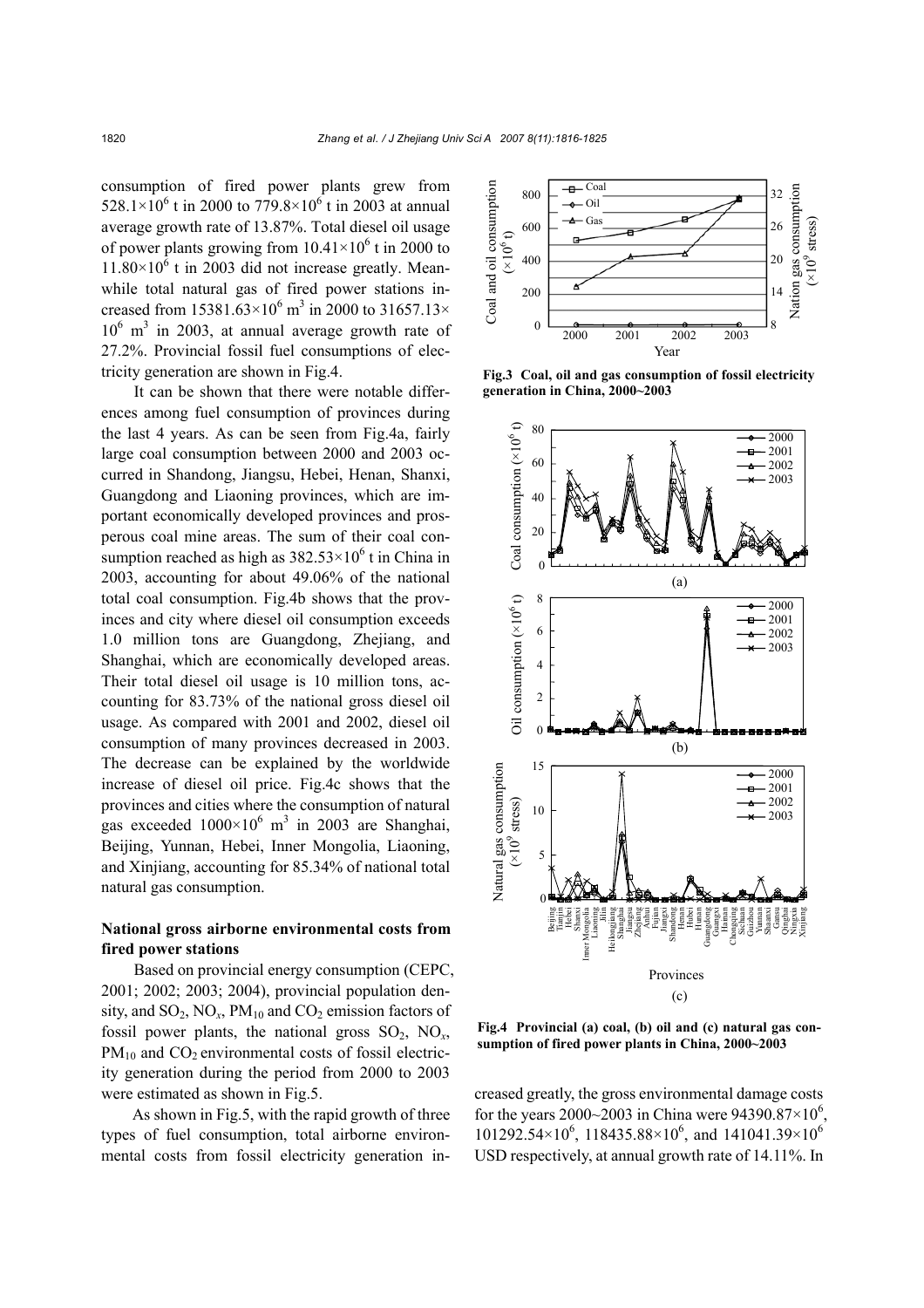

**Fig.5 National gross airborne environmental costs from fossil power plants, 2000~2003**

2003, the largest environmental cost was  $SO<sub>2</sub>$ , which was  $69475.69\times10^{6}$  USD, about 49.26% of total environmental costs. The second one is NO*x*,  $30079.29 \times 10^6$  USD, about 21.33% of total environmental costs. The third one is  $CO<sub>2</sub>$ , 28931.84 $\times$ 10<sup>6</sup> USD, about 20.51% of total environmental costs. The last one is  $PM_{10}$ , 12554.57×10<sup>6</sup> USD, about 8.90%.

# **Provincial environmental costs of fossil electricity generation**

Fossil fuel consumption of electricity generation in 30 provinces was combined with specific airborne emission and environmental costs factors to yield airborne environmental costs estimations at the provincial level. The provincial environmental costs of fired power plants airborne emissions from 2000 to 2003 are shown in Table 3.

Generally, the environmental costs grew steadily in most provinces from 2000 to 2003. The trend is very similar to that of the national level. In contrast, fossil electricity generation environmental costs in Beijing, Inner Mongolia, and Guangxi declined from 2000 to 2001 because of the decreasing of coal consumption. In the meantime, that of Guangdong and Ningxia declined because of the population density drop.

However, remarkable unevenness can be seen among provincial environmental costs of fossil electricity generation. In China's eastern and central provinces, environmental costs are much higher than those in the west, except for Sichuan, Guizhou, and Shaanxi, in which environmental costs are quite high. Between 2000 and 2003, environmental costs of Shanghai City and Jiangsu, Shandong, Henan, Guangdong, Hebei, Zhejiang exceeded  $5000\times10^{6}$ 

| Provinces or            |          | Provincial environmental costs |           |           |  |  |
|-------------------------|----------|--------------------------------|-----------|-----------|--|--|
| regions                 | 2000     | 2001                           | 2002      | 2003      |  |  |
| Northern<br>region      | 14681.25 | 15816.79                       | 18144.87  | 20058.72  |  |  |
| Beijing                 | 2043.50  | 1919.49                        | 2092.60   | 2418.17   |  |  |
| Tianjin                 | 2739.48  | 2794.74                        | 3630.70   | 3318.04   |  |  |
| Hebei                   | 5736.23  | 6495.26                        | 7004.71   | 8003.76   |  |  |
| Shanxi                  | 2966.40  | 3439.71                        | 4119.00   | 4603.96   |  |  |
| Inner Mongolia          | 1195.64  | 1167.59                        | 1297.86   | 1714.79   |  |  |
| Northeastern<br>region  | 6766.47  | 6914.72                        | 7479.14   | 8510.45   |  |  |
| Liaoning                | 4054.90  | 4119.56                        | 4431.10   | 5166.83   |  |  |
| Jilin                   | 1248.68  | 1252.38                        | 1410.66   | 1616.40   |  |  |
| Heilongjiang            | 1462.89  | 1542.78                        | 1637.38   | 1727.22   |  |  |
| Eastern<br>region       | 48876.45 | 52019.05                       | 61677.49  | 74814.44  |  |  |
| Shanghai                | 18717.03 | 18906.37                       | 22524.89  | 27090.96  |  |  |
| Jiangsu                 | 11446.49 | 12273.74                       | 13881.08  | 16609.94  |  |  |
| Zhejiang                | 4348.43  | 5026.80                        | 5389.03   | 6424.86   |  |  |
| Anhui                   | 2643.81  | 3129.67                        | 3796.08   | 4892.27   |  |  |
| Fujian                  | 1110.01  | 1113.96                        | 1643.13   | 2169.45   |  |  |
| Jiangxi                 | 1025.33  | 1100.93                        | 1283.36   | 1645.07   |  |  |
| Shandong                | 9585.65  | 10467.58                       | 13159.92  | 15981.89  |  |  |
| Central and<br>Southern | 18008.44 | 19586.02                       | 22748.71  | 27082.40  |  |  |
| Henan                   | 7017.62  | 8126.77                        | 9657.60   | 12047.47  |  |  |
| Hubei                   | 1876.91  | 2226.42                        | 2793.60   | 3075.69   |  |  |
| Hunan                   | 1155.90  | 1411.28                        | 1460.78   | 2148.36   |  |  |
| Guangdong               | 7323.89  | 7182.97                        | 8079.98   | 8788.99   |  |  |
| Guangxi                 | 509.35   | 496.54                         | 580.90    | 817.48    |  |  |
| Hainan                  | 124.77   | 142.04                         | 175.85    | 204.41    |  |  |
| Southwestern<br>region  | 3694.07  | 4325.76                        | 5315.30   | 6869.88   |  |  |
| Chongqing               | 975.05   | 981.98                         | 1021.40   | 1308.91   |  |  |
| Sichuan                 | 1110.54  | 1270.62                        | 1752.52   | 2192.37   |  |  |
| Guizhou                 | 1100.01  | 1394.02                        | 1765.10   | 2276.07   |  |  |
| Yunnan                  | 508.47   | 679.14                         | 776.28    | 1092.53   |  |  |
| Northwestern<br>region  | 2363.86  | 2630.18                        | 3070.37   | 3705.51   |  |  |
| Shaanxi                 | 1132.29  | 1290.74                        | 1546.20   | 1863.77   |  |  |
| Gansu                   | 438.34   | 447.03                         | 620.68    | 828.28    |  |  |
| Qinghai                 | 64.61    | 92.87                          | 100.31    | 121.55    |  |  |
| Ningxia                 | 405.83   | 452.39                         | 448.58    | 430.26    |  |  |
| Xinjiang                | 322.79   | 347.15                         | 354.60    | 461.65    |  |  |
| China                   | 94390.84 | 101292.52                      | 118435.88 | 141041.40 |  |  |

USD in this period, most of which are located in the east and are traditional industry based or economically intensive and high population density areas. Meanwhile environmental costs in Qinghai, Hainan, Xinjiang, and Ningxia are much lower, at values less than  $500 \times 10^6$  USD.

Interestingly, environmental costs from fossil fuel electricity generation in Shanghai are over eight times those in three other municipalities, i.e., Beijing, Tianjin, and Chongqing. It is mainly because of the much higher population density, although the fossil energy usage is not the highest as shown in Table 1 and Fig.6.

**Table 3 Provincial environmental costs of annual airborne fossil electricity generation in China (×106 USD)**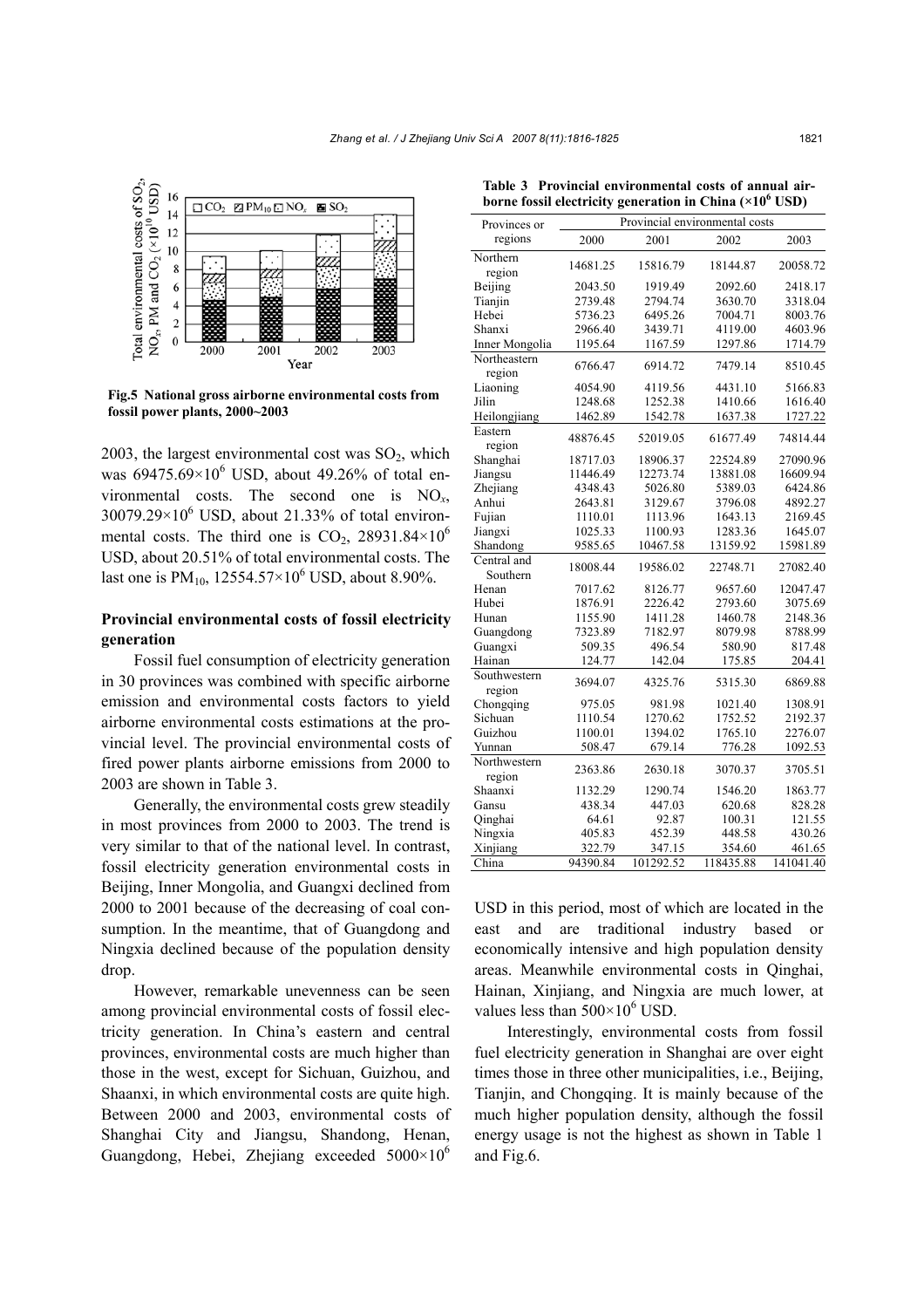

**Fig.6 Environmental costs from fired plant station in four municipalities, 2000~2003**

Fig.7 shows that fairly large  $SO_2$ ,  $NO_x$ , and  $PM_{10}$ environmental costs between 2000 and 2003 occurred in Shanghai, Jiangsu, Shandong, Henan, Guangdong, Hebei, and Zhejiang, while Shanghai is the important municipality in large population density and others are all important provinces in fossil energy use. The sum of  $SO_2$ ,  $NO_x$ , and  $PM_{10}$  environmental costs of above provinces in 2003 reached as high as 50017.45×10<sup>6</sup>, 22296.32×10<sup>6</sup>, and 9064.77×10<sup>6</sup> USD, accounting for about 71.99%, 74.13%, and 75.81% of the national total  $SO_2$ ,  $NO_x$ , and  $PM_{10}$  environmental costs. It also shows that the fairly large  $CO<sub>2</sub>$  environmental costs between 2000 and 2003 can be attributed to Shandong, Jiangsu, Hebei, Guangdong, Henan, Shanxi, and Shanghai, which are all high in fossil fuel usage especially in natural gas. The total environmental costs of  $CO<sub>2</sub>$  of the above provinces in 2003 reached  $13904.17 \times 10^6$  USD, accounting for 48.06% of the national total  $CO<sub>2</sub>$  environmental costs.



**Fig.7 Composition of environmental costs in 2003**

The environmental cost of  $CO<sub>2</sub>$  is the highest among the airborne emissions compared with  $SO<sub>2</sub>$ ,  $NO<sub>x</sub>$ , and  $PM<sub>10</sub>$  in ten provinces, namely Inner Mongolia, Heilongjiang, Sichuan, Jilin, Yunnan, Gansu, Xinjiang, Ningxia, Qinghai, and Hainan, most of which are all in low population density and high natural gas, low coal and low diesel oil consumption. On the other hand, among four pollutants, other provinces have the highest environmental costs of  $SO<sub>2</sub>$  because of the large use of coal and lack of abatement of  $SO<sub>2</sub>$  until the year 2003.

#### **Analysis of uncertainties**

Results of this work depend on basic framing assumptions that are based on the model and data value choices. We discuss indications of the uncertainty and the sensitivity of results to some key assumptions. Uncertainty for environmental damage costs of Chinese fossil fired power stations is dominated by three parameters that are not generally taken into account: emission inventories, environmental damage costs factors, and income levels.

Because there are no integrated emission factors for coal, diesel oil and natural gas of fired power plants in China, emission factors of  $SO_2$ ,  $NO_x$ , and  $PM_{10}$  used in this paper were from the work of Kato and Akimoto (1992) and Kuang *et al.*(2001) that are for Western developed countries. Furthermore, based on some field-test results in Beijing, the NO*x* emission factors of coal may be overestimated somewhat (Hao *et al.*, 2002). So, there may be an uncertainty of emission factors selection. Emission inventory of  $SO<sub>2</sub>$ is also linked to sulfur content of fossil fuels. In China, sulfur content of diesel oil and natural gas is relatively consistent, while coal from different provinces has different sulfur content ranging from 0.4%~3.5%. On the other hand,  $SO<sub>2</sub>$  emission comes mostly from coal-fired power plants and accounts for 99.6% of that from total fossil fired power plants. Average sulfur content (0.85%) of coal issued by China's official statistics was adopted in this work. Therefore, there may exist bias of sulfur content. Emission inventories are also related to degree of pollutants controls. In this paper, we assumed that there are no fossil fired power stations equipped with any  $SO_2$  and  $NO_x$ abatement facility by the end of 2003 (Xu, 2005); however, it is possible slight percentage of fired power plants have simple abatement measures. For  $SO<sub>2</sub>$ , by the end of 2003, power plants installed capacity of 9000 MW in China were equipped with  $SO_2$ control facilities and half of them being new or under construction, but they shared only 3.2% of total installed capacity. Although efforts to decrease NO*<sup>x</sup>*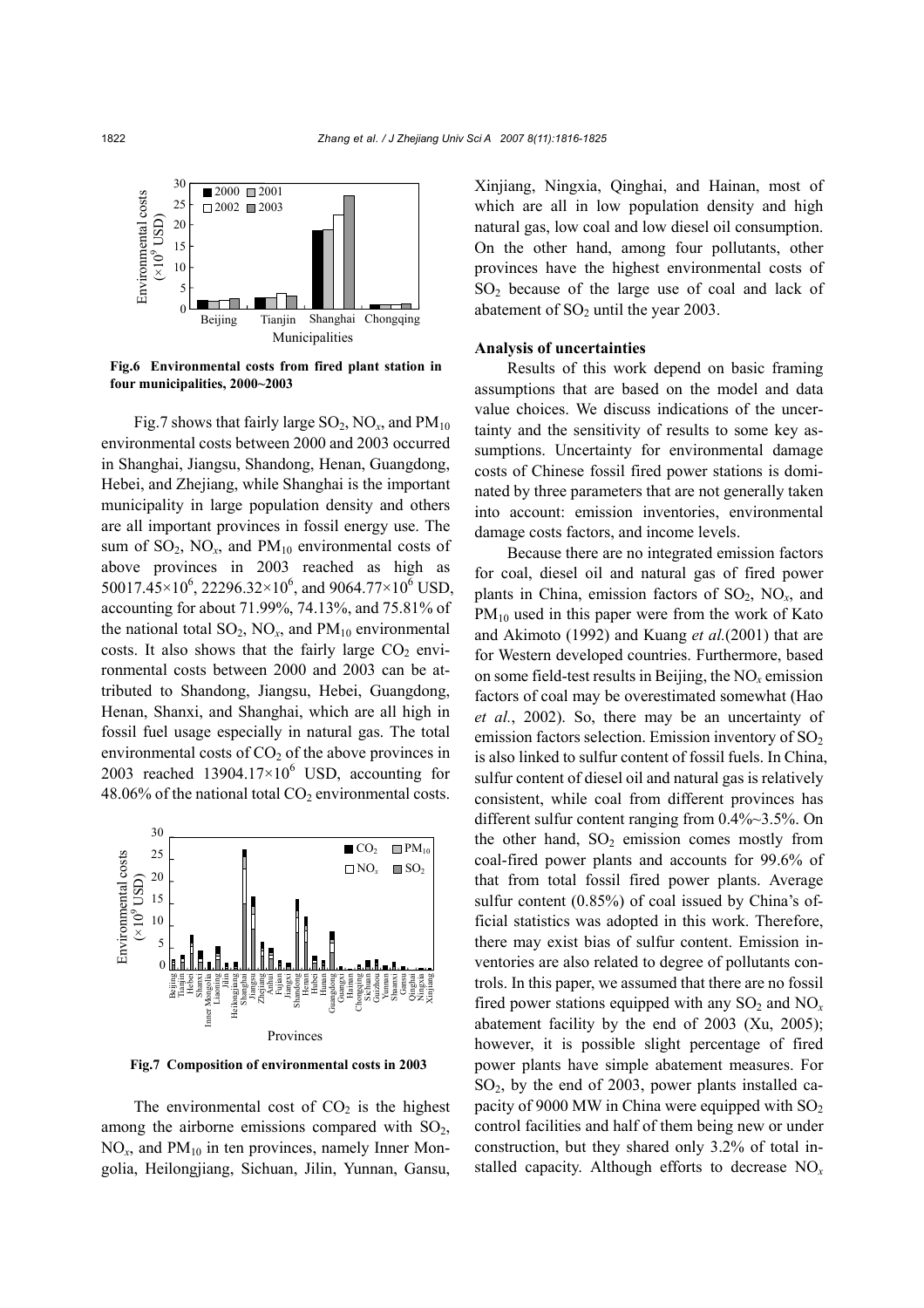emissions may not be as effective as reducing  $SO<sub>2</sub>$ emissions, recently, low  $NO<sub>x</sub>$  burning technologies have been employed in an increasing number by fired power plants in China in order to reduce NO*<sup>x</sup>* emissions. As efficiency of PM abatement adopted may be lower than average value, emission inventories of  $SO<sub>2</sub>$ ,  $NO<sub>x</sub>$  and  $PM<sub>10</sub>$  may be overestimated.

 $CO<sub>2</sub>$  emission inventory is associated with carbon storage ratio set to zero in this paper, so it may cause overestimation of  $CO<sub>2</sub>$  emission inventory. Generally, carbon content of fossil fuel is variable and is not a constant, a big difference of carbon content can also exist in the same fuel. For this reason, the unified carbon content used in this paper may result in the imprecise evaluation of  $CO<sub>2</sub>$  emissions (Yang and Liu, 2001). On the other hand, fraction of carbon oxidized used in this study was based on the IPCC and could not be traced back to a specific study. However, the country-specific values are known to differ to some extent, especially for coal (Olivier and Peters, 2005). Combustion equipment of fired power plans in China is behind that of western developed countries, incomplete combustion enables the fraction of carbon oxidized not to achieve the level of IPCC (Zhang *et al.*, 2001). Aspects mentioned above may cause uncertainties in emission inventory of  $CO<sub>2</sub>$ .

Environmental damage costs factors of SO<sub>2</sub>,  $NO<sub>x</sub>$  and  $PM<sub>10</sub>$  are related to dose-response models based on the results from epidemiological studies, whereas dose-response models have uncertainties due to unknown driving force of health effects from various pollutants. The uncertainty resulting is difficult to estimate because of lack of knowledge (Krewitt *et al.*, 1999). The costs of  $CO<sub>2</sub>$  emission control vary depending on the emission abatement measures adopted. In China, emission control relying on high carbon fuels and inefficient energy use is cheaper than other countries which have shifted away from carbon intensive fuels (Chae and Hope, 2003). It is reported that environmental damage costs factor of  $CO<sub>2</sub>$  is about 18~46 USD/t (European Commission, 2003). We adopted  $CO<sub>2</sub>$  control costs factor as external costs factor according to the Chinese situation. As the estimation of  $CO<sub>2</sub>$  environmental damage costs amounts to part of the total quantified costs, the value may therefore be underestimated.

We treat the study site (Shandong Province) as willingness to pay (WTP) for estimates and the target site (national level) as not being able to extend the result although it has the same income level because of lack of WTP data at national level. However, there are big differences among provinces. Shanghai has the highest income level, about 2047.53 USD in 2003, while that of Guizhou is lower and is about 255.94 USD. Although income level of Shandong is a little above the middle, about 1132.20 USD (NBSC, 2004), it is not the value of national WTP. Therefore there must be an uncertainty in this field.

#### **CONCLUSION**

A method of estimating environmental damage costs of higher level of aggregation was developed. With this method, an estimate of environmental damage costs of fossil fired power plants was carried out in China during the years of 2000 to 2003. Three types of fossil fuels (coal, diesel oil and natural gas) and four pollutants  $(SO_2, NO_x, PM_{10}, and CO_2)$  were selected. The gross environmental damage costs from fossil fired power plants for the years of 2000~2003 in China are  $94390.87 \times 10^6$ ,  $101292.54 \times 10^6$ ,  $118435.88\times10^6$ , and  $141041.39\times10^6$  USD respectively, with annual increasing of 14.11%. The environmental costs of  $SO_2$ ,  $NO_x$ ,  $PM_{10}$ , and  $CO_2$  in 2003 are 69475.69×10<sup>6</sup>, 30079.29×10<sup>6</sup>, 12554.57×10<sup>6</sup>, and  $28931.84\times10^{6}$  USD, accounting for total national environmental costs 49.26%, 21.33%, 8.90%, and 20.51% respectively.

The analysis of provincial damage costs shows a large variance of environmental costs between different provinces. Eastern and central provinces environmental costs are much higher than those in the west. Between 2000 and 2003, environmental costs of Shanghai City and top six provinces (Jiangsu, Shandong, Henan, Guangdong, Hebei and Zhejiang), exceeded  $5000 \times 10^6$  USD in this period, most of which are located in the east and are traditional industry based or economically intensive, and high population density areas in China. A comparison of environmental costs among four municipalities shows that Shanghai has eight times environmental damage costs higher than the other three municipalities.

The environmental cost of  $CO<sub>2</sub>$  is the highest among the airborne emissions compared with  $SO<sub>2</sub>$ ,  $NO<sub>x</sub>$ , and  $PM<sub>10</sub>$  in ten provinces, namely Inner Mon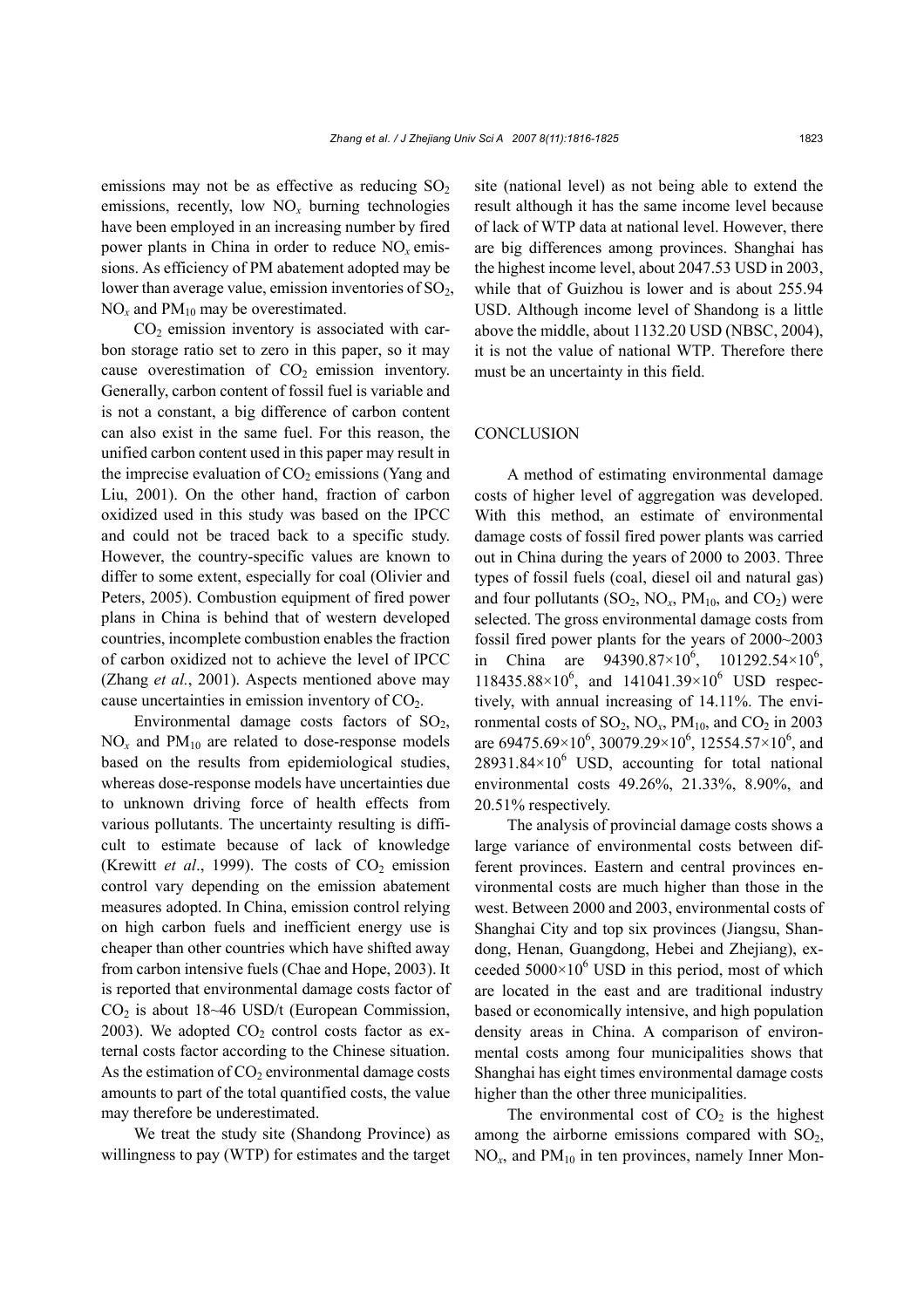golia, Heilongjiang, Sichuan, Jilin, Yunnan, Gansu, Xinjiang, Ningxia, Qinghai, and Hainan. On the other hand, among four pollutants, other provinces have the highest environmental costs of  $SO<sub>2</sub>$ .

### **References**

- CEPC (China Electric Power Committee), 2001. China Electric Power Yearbook 2001. China Electric Power Publishing House, Beijing, China (in Chinese).
- CEPC (China Electric Power Committee), 2002. China Electric Power Yearbook 2002. China Electric Power Publishing House, Beijing, China (in Chinese).
- CEPC (China Electric Power Committee), 2003. China Electric Power Yearbook 2003. China Electric Power Publishing House, Beijing, China (in Chinese).
- CEPC (China Electric Power Committee), 2004. China Electric Power Yearbook 2004. China Electric Power Publishing House, Beijing, China (in Chinese).
- Chae, Y., Hope, C., 2003. Integrated assessment of  $CO<sub>2</sub>$  and SO2 policies in North East Asia. *Climate Policy* **3**(S1):S57-S79. [doi:10.1016/j.clipol.2003.10.005]
- DITSNBS (Department of Industry and Transport Statistics National Bureau of Statistics, People's Republic of China), 1995. China Energy Statistical Yearbook. China Statistics Press, Beijing, China (in Chinese).
- El-Kordy, M.N., Badr, M.A., Abed, K.A., Ibrahim, S.M.A., 2002. Economical evaluation of electricity generation considering externalities. *Renewable Energy*, **25**(2):317- 328. [doi:10.1016/S0960-1481(01)00054-4]
- European Commission, 1995. Externalities of fuel cycles ExternE project. Report No.2—Methodology. European Commission DG XII. Science Research and Development. JOULE. EUR 16521 EN. Brussels Luxembourg.
- European Commission, 2003. External Costs Research Results on Socio-environmental Damages Due to Electricity and Transport External Cost. Http://www.wind-energie.de/ fileadmin/dokumente/Themen\_A-Z/Externe%20Kosten/ Studie\_ExternE.pdf
- Hao, J.M., Tian, H.Z., Lu, Y.Q., 2002. Emission inventories of NO*<sup>x</sup>* from commercial energy consumption in China, 1995-1998. *Environ. Sci. Technol*, **36**(4):552-560. [doi:10.1021/es015601k]
- Hu, X.L., 2005. China's electricity production and environmental problems. *Energy of China*, **27**(11):10-17 (in Chinese).
- IPCC (Intergovernmental Panel on Climate Change), 1995. IPCC Guidelines for National Greenhouse Gas Inventories. IPCC, Bracknell, UK.
- Kato, N., Akimoto, H., 1992. Anthropogenic emissions of  $SO_2$ and NO*x* in Asia: emission inventories. *Atmospheric Environment*, **26**(16):2997-3017.
- Kim, S.H., 2007. Evaluation of negative environmental impacts of electricity generation: neoclassical and institutional approaches. *Energy Policy*, **35**(1):413-423.

[doi:10.1016/j.enpol.2005.12.002]

- Krewitt, W., Nitsch, J., 2003. The German Renewable Energy Sources Act—an investment into the future pays off already today. *Renewable Energy*, **28**(4):533-542. [doi:10.1016/S0960-1481(02)00064-2]
- Krewitt, W., Heck, T., Trukenműller, A., Friedrich, R., 1999. Environmental damage costs from fossil electricity generation in Germany and Europe. *Energy Policy*, **27**(3):173-183. [doi:10.1016/S0301-4215(99)00008-7]
- Kuang, J.X., Long, T., Huang, Q.F., Jian, J.Y., 2001. Study of emission factor for burning fuel. *Environmental Monitoring in China*, **17**(6):27-29 (in Chinese).
- Kuprianov, V.I., Tanetsakunvatana, V., 2006. Assessment of gaseous, PM and trace element emissions from a 300-MW lignite-fired boiler unit for various fuel qualities. *Fuel*, **85**(14-15):2171-2179. [doi:10.1016/j.fuel. 2006.03.014]
- Kypreos, S., Krakowski, R., 2005. An Assessment of the Power-Generation Sector of China. Http://eem.web.psi.ch/ Presentations/2005-04-07\_Taiwan\_Kypreos\_Krakowski. pdf
- Lechón, Y., Cabal, H., Sa'ez, R.M., Hallberg, B., Aquilonius, K., Schneider, T., Lepicard, S., Ward, D., Hamacher, T., Korhonen, R., 2003. External costs of silicon carbide fusion power plants compared to other advanced generation technologies. *Fusion Engineering and Design*, **69**(1-4):683-688. [doi:10.1016/S0920-3796(03)00094-2]
- Li, C.D., Li, Y.B., Dai, Q.H., 2004. Application of DEA method in efficiency evaluation of thermal power plants and its units. *Modern Electric Power*, **21**(4):1-5 (in Chinese).
- López, M.T., Zuk, M., Garibay, V., Tzintzun, G., Iniestra, R., Fernández, A., 2005. Health impacts from power plant emissions in Mexico. *Atmospheric Environment*, **39**(7):1199-1209. [doi:10.1016/j.atmosenv.2004.10.035]
- Lu, H., Zhou, H., 2004. The environmental costs analysis of power generation plant. *Environmental Protection*, **4**:51-54 (in Chinese).
- NBSC (National Bureau of Statistics of China), 2001. China Statistical Yearbook 2001. China Statistics Press, Beijing, China (in Chinese).
- NBSC (National Bureau of Statistics of China), 2002. China Statistical Yearbook 2002. China Statistics Press, Beijing, China (in Chinese).
- NBSC (National Bureau of Statistics of China), 2003. China Statistical Yearbook 2003. China Statistics Press, Beijing, China (in Chinese).
- NBSC (National Bureau of Statistics of China), 2004. China Statistical Yearbook 2004. China Statistics Press, Beijing, China (in Chinese).
- Olivier, J.G.J., Peters, J.A.H.W., 2005.  $CO<sub>2</sub>$  from non-energy use of fuels: A global, regional and national perspective based on the IPCC Tier 1 approach. *Resources, Conservation and Recycling*, **45**(3):210-225. [doi:10.1016/j. resconrec.2005.05.008]
- Ottinger, R.L., Wooley, D.R., Robinson, N.A., Hodas, D.R., Babb, S.E., 1991. Environmental Costs of Electricity.